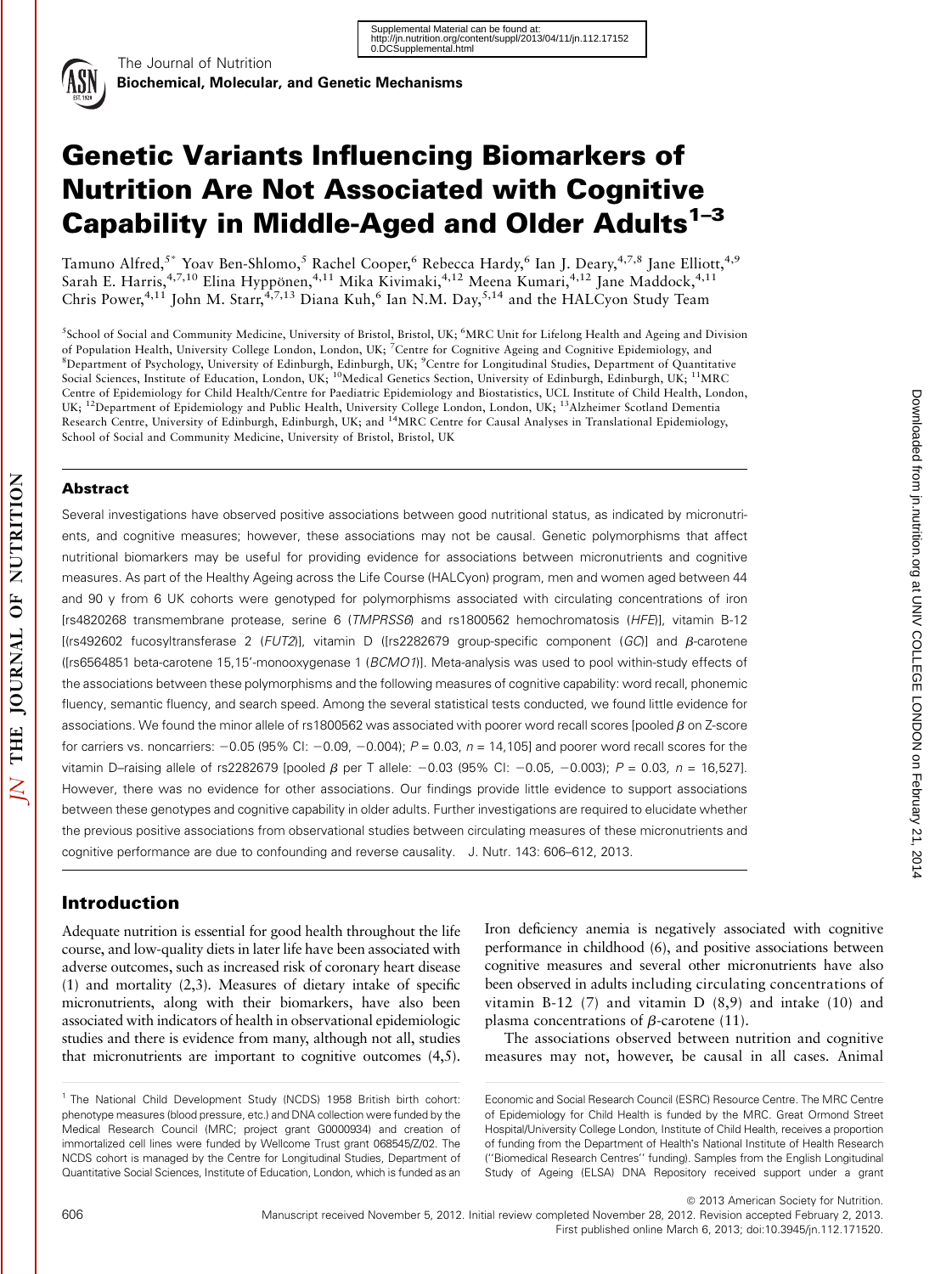studies have shown that a diet rich in antioxidants may delay cognitive aging (12), studies in children with iron deficiency anemia show iron supplementation may improve cognition (6), and there is evidence for improvements in cognition from some, although not all, intervention studies for nutrients in adults (13). Whereas mixed evidence from intervention studies may be partly due to inadequately short treatment lengths for the observation of effects on cognitive measures, there are other possible noncausal explanations for the associations observed between nutrients and cognitive measures. For example, effects may be due to the lifestyle factors that have been associated with the intake of some nutrients (14) or due to cognitive impairment leading to reduced nutrient intake (4). Genetic variants associated with biomarkers of nutrition may be useful in providing evidence for associations with cognitive measures. Any associations would be less likely to be due to confounding (15) or reverse causality (16). The assumptions for this hypothesis are presented in Supplemental Fig. 1. Furthermore, genetic variants implicated in the circulating concentrations of biomarkers of nutrition may be additionally informative about the long-term effects of lower concentrations.

We therefore investigated the associations between genetic variants implicated in the concentrations of biomarkers of nutrition, from genome-wide association studies (GWASs)<sup>15</sup>, and measures of cognitive capability, the capacity to undertake the mental tasks of daily living, in 20,528 participants aged between 44 and 90 y as part of the Healthy Ageing across the Life Course (HALCyon) (17) collaborative research program. Although micronutrient biomarkers may not be direct measures of dietary intake in generally well-nourished individuals, they are important indicators of deficiency and storage.

Serum iron is  $\sim$ 23% heritable (18), and increased concentrations have been associated with the A allele of the single nucleotide polymorphism (SNP) rs4820268 in transmembrane protease, serine 6 (TMPRSS6) (19,20) and with the A allele of rs1800562 (C282Y) in hemochromatosis (HFE) (21), the former being common in many populations, whereas homozygosity of the latter is present in <0.5% of individuals of European ancestry (22) and is found in 80% of individuals with hemochromatosis (23), an iron overload syndrome. The G allele of rs492602 in fucosyltransferase 2 (FUT2) has been associated with increased plasma vitamin B-12 (24). SNPs that contribute to the estimated 28% heritability of concentrations of 25-hydroxyvitamin D in individuals of European ancestry (25) have also been identified, with the T allele of rs2282679 [groupspecific component (GC)] associated with higher concentrations (26,27). The G allele of SNP rs6564851 near beta-carotene 15,15' monooxygenase 1 (BCMO1) has been associated with higher  $\beta$ -carotene, an antioxidant precursor to vitamin A (28). We hypothesized that these variants, identified from GWASs, would be associated with measures of cognitive capability, such as verbal memory and fluency, in our studies in middle-aged and older adults.

## Materials and Methods

#### Study populations

The National Child Development Study (NCDS) has followed up all individuals born in England, Scotland, and Wales during 1 wk in March 1958. In 2002–2004 a biomedical survey was conducted during home visits by a research nurse. After informed consent, DNA was extracted from 8017 participants aged 44–45 y; the sample with the immortalized cell line culture ( $n = 7526$ ) is used here. In 2008–2009, an eighth sweep was carried out during which cognitive performance tests were conducted (29). Further details of the study are available elsewhere (30). The Medical Research Council National Survey of Health and Development (NSHD) comprises participants sampled from all births in a week in March 1946 and followed up since then. In 1999, at age 53 y, men and women were visited by a research nurse and consent for DNA extraction was given by ~2900 members of the cohort. Details of the data collected and the several phases of the study are available on the cohort's website (31) and elsewhere (32).

The Whitehall II study targeted all civil servants aged between 35 and 55y working in London in 1985–1988. In 2002–2004 (phase VII), the genetics study was established and DNA was extracted from 6156 participants. Details of the study design and data collected have been described elsewhere (33).

The Caerphilly Prospective Study (CaPS) recruited 2512 men aged between 45 and 59 y in 1979–1983 from the town of Caerphilly, South Wales, and its surrounding villages. Blood samples were collected at baseline and at each of the 4 follow-ups (phase II: 1984–1988; phase III: 1989–1993; phase IV: 1993–1997; and phase V: 2002–2004.) Further details are available on the cohort's website (34).

The English Longitudinal Study of Ageing (ELSA) comprises men and women aged  $\geq$ 50 y who originally participated in the Health Survey for England in 1998, 1999, or 2001. Fieldwork began in 2002–2003 (phase I) with biennial follow-ups, and in 2004–2005 (phase II) blood samples were provided by 6231 participants. Details of the cohort have been published elsewhere (35).

The Lothian Birth Cohort 1921 (LBC1921) participants were all born in 1921, and most completed a cognitive ability assessment at age 11 y. In 1999–2001 (wave I), at age ~79 y, 550 participants living in and around Edinburgh underwent a series of cognitive and physical tests. Details of the recruitment into the study are available on its website (36) and have been published previously (37,38).

<sup>(</sup>AG1764406S1) awarded by the National Institute on Ageing (NIA). ELSA was developed by a team of researchers based at the National Centre for Social Research, University College London, and the Institute of Fiscal Studies. The data were collected by the National Centre for Social Research. Whitehall II funding: the Medical Research Council; British Heart Foundation; Health and Safety Executive; Department of Health; National Heart, Lung, and Blood Institute (NHLBI; R01HL36310); NIH National Institute on Aging (NIA; R01AG013196 and R01AG034454); NIH Agency for Health Care Policy Research (HS06516); and the John D. and Catherine T. MacArthur Foundation Research Networks on Successful Midlife Development and Socioeconomic Status and Health. The Biotechnology and Biological Sciences Research Council funded the phenotypic data collection and DNA preparation (project grant 15/SAG09977) and genome-wide association studies (project grant BB/F019394/1). The work was undertaken by The University of Edinburgh Centre for Cognitive Ageing and Cognitive Epidemiology, part of the cross-council Lifelong Health and Wellbeing Initiative (centre grant G0700704/84698). The MRC National Survey of Health and Development is funded by the UK Medical Research Council. R.C. receives support from the HALCyon program funded by the New Dynamics of Ageing (RES-353-25-0001). D.K. and R.H. are supported by the UK Medical Research Council. M. Kivimaki is supported by the UK MRC, NHLBI, NIA, NIH, and the Academy of Finland. M. Kumari is supported by the NHLBI, NIH (HL36310). J.M. is funded by a UCL Impact PhD Studentship with contributions through the Jeans-for-Genes scheme. T.A. is an ESRC PhD student. HALCyon is funded by the New Dynamics of Ageing cross council research programme. Funding from the Biotechnology and Biological Sciences Research Council, the Engineering and Physical Sciences Research Council, the ESRC, and the MRC is gratefully acknowledged.

<sup>2</sup> Author disclosures: T. Alfred, Y. Ben-Shlomo, R. Cooper, R. Hardy, I. J. Deary, J. Elliott, S. E. Harris, E. Hyppönen, M. Kivimaki, M. Kumari, J. Maddock, C. Power, J. M. Starr, D. Kuh, and I. N. M. Day, no conflicts of interest.

<sup>3</sup> Supplemental Figures 1–6 and Supplemental Tables 1–9 are available from the ''Online Supporting Material'' link in the online posting of the article and from the same link in the online table of contents at http://jn.nutrition.org.

<sup>4</sup> These authors are listed in alphabetical order.

<sup>\*</sup> To whom correspondence should be addressed. E-mail: tamuno.alfred@bristol. ac.uk.

<sup>&</sup>lt;sup>15</sup> Abbreviations used: BCMO1, beta-carotene 15,15'-monooxygenase; CaPS, Caerphilly Prospective Study; ELSA, English Longitudinal Study of Ageing; FUT2, fucosyltransferase 2; GC, group-specific component; GWAS, genome-wide association study; HALCyon, Healthy Ageing across the Life Course; Hb  $A_{1c}$ , glycated hemoglobin; HFE, hemochromatosis; LBC1921, Lothian Birth Cohort 1921; NCDS, National Child Development Study; NHSD, National Survey of Health and Development; SNP, single nucleotide polymorphism; TMPRSS6, transmembrane protease, serine 6.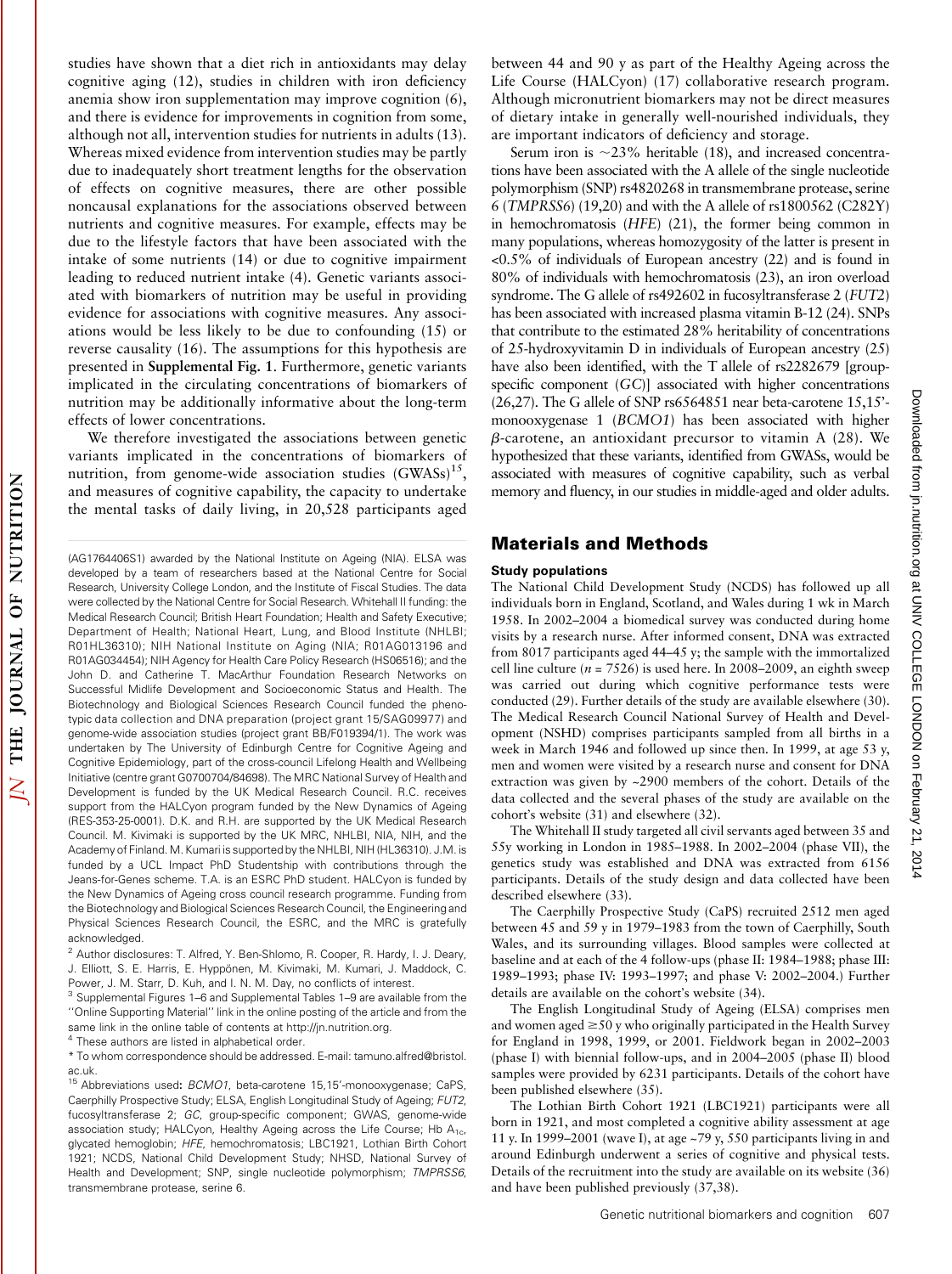Downloaded from jn.nutrition.org at UNIV COLLEGE LONDON on February 21, 2014 Downloaded from in rutrition.org at UNIV COLLEGE LONDON on February 21, 2014

Informed consent was obtained from all participants. Ethical approval was obtained from the South-east Multi-center Research Ethics Committee, the North Thames Multi-center Research Ethics Committee, the Joint University College London/University College London Hospitals Committees on the Ethics of Human Research (Committee Alpha), the Medical Research and Ethics Committee, and the Lothian Research Ethics Committee.

### Genotyping and quality control

Genotyping for all SNPs [rs4820268 (TMPRSS6, 22q12.3), rs1800562 (C282Y, HFE, 6p22.2), rs492602 (FUT2, 19q13.33), rs2282679 (GC, 4q13.3), and rs6564851 (near BCMO1, 16q23.2)] in CaPS and ELSA were carried out by KBioscience (39) along with rs492602 in NCDS and rs2282679 in NSHD. Genotype information for the remaining SNPs in NSHD and all SNPs in Whitehall II came from the Illumina Metabochip (40). Genotype information for all SNPs in LBC1921 came from the Illumina Human 610-Quadv1 Chip (41), with rs492602 imputed by using the HapMap phase II CEU data [National Center for Biotechnology Information build 36 (UCSC hg18)] as the reference sample and MACH software; imputation quality score was high ( $r^2 = 0.99$ ). The remaining SNPs in NCDS came from 2 sources: Illumina HumanHap 550k v3 and Illumina 1.2M chips (42). Genotypic data quality was reviewed by assessing departure from the Hardy-Weinberg equilibrium, clustering quality (using KBioscience software SNPviewer on their data) and call rates.

#### Phenotypes

Cognitive capability. A number of cognitive performance tests in the different studies were used to assess cognitive capability. Different assessments of verbal memory were conducted: in ELSA and NCDS, a list of 10 common words were used with participants asked to recall the list immediately and again after a delay (the mean score was used in the analysis); in NSHD, 15 words were used over 3 trials; in Whitehall II, 20 words were used. Responses in NSHD and Whitehall II were given in writing. In Whitehall II, participants recalled in writing in 1 min as many words as possible beginning with "S" to assess phonemic fluency, whereas in LBC1921 the 3 letters "C," "F," and "L" were used with responses given orally. Participants were asked to recall as many animals as possible within 1 min to measure semantic fluency; responses were given orally in ELSA, NCDS, CaPS, and NSHD and in writing in Whitehall II. To assess search speed (43), 1-min letter searches among grids of letters were used: 600 letters in NSHD and 780 in ELSA and NCDS.

Anthropometric measurements. BMI (kg/m<sup>2</sup>) was calculated as weight divided by height squared derived from measurements conducted at clinics, during a clinical interview in the home, or from self-report.

Waist-hip ratio was defined as waist circumference (cm) divided by hip circumference (cm).

Demographic characteristics. Demographic information was derived from self-report. Where information on ethnicity was collected, participants of non-European ancestry were excluded from analyses to avoid confounding from population stratification (44). Levels of physical activity were derived from questionnaires. Individuals were categorized as ''physically active'' in this analysis if they engaged, at least once a month, in at least moderate sport or activities in NCDS, NSHD, CaPS, and LBC1921 or in vigorous sport or activities in ELSA and Whitehall II. Participants' alcohol consumption was dichotomized here into "at least weekly" and "less often" in all studies, except for NSHD, where "more often than special occasions'' and ''less often'' were used. Data on current smoking status and socioeconomic position were also used.

#### Statistical methods

Within studies, linear and logistic regression analyses were conducted on the continuous and dichotomous traits within the cohorts respectively, adjusting for sex in all studies except for CaPS and for age in all studies except for those that were age homogenous (i.e., NCDS, NSHD, and LBC1921). Adjustments for anthropometric measures in the cognitive capability models were made where appropriate. NCDS and NSHD were used to additionally adjust the genotypic effects of rs4820268 for glycated hemoglobin (Hb  $A_{1c}$ ), and of rs1800562 for Hb  $A_{1c}$  and LDL cholesterol in the cognitive capability models, due to evidence for associations with these traits (45,46). Dominant models were used for rs1800562 due to the low frequency of individuals homozygous for the minor alleles ( $n = 92$ ; 0.6%). Additive models for the other SNPs were used with genotypes coded as 0, 1, and 2 for the number of biomarkerraising alleles. Likelihood ratio tests were used to compare the fit of the additive models compared with the full genotype model for the cognitive capability traits. For continuous traits, the normality of the standardized residuals was inspected with distributional diagnostic plots. For the harmonization of continuous traits that were used to obtain pooled estimates of the genotypic effects, Z-score units were calculated in each study by subtracting the study mean and dividing by its SD. The overall mean for Z-scores is 0 and the SD is 1. Two-step (47) meta-analyses using a random-effects model were performed to obtain pooled genotypic effects. The  $I^2$  measure was used to quantify heterogeneity (48). Finally, the calculation of Z-scores, for continuous traits, and the main analyses were repeated in men and women separately. Reporting of the analyses met the appropriate items of recommended checklists (49,50). A 2-tailed significance level of  $P < 0.05$  was used as evidence of statistical significance. Statistical analysis was performed in Stata 11.2 (StataCorp LP).

| Characteristic                     | NCDS | <b>NSHD</b> | Whitehall II  | CaPS          | <b>ELSA</b>          | LBC1921       | Total                |
|------------------------------------|------|-------------|---------------|---------------|----------------------|---------------|----------------------|
| Participants, <sup>2</sup> $n$     | 7386 | 2649        | 3143          | 1224          | 5613                 | 513           | 20.528               |
| Male, %                            | 50   | 50          | 77            | $100 -$       | 46                   | 41            | 56                   |
| Age, $3y$                          | 44   | 53          | 59 (50 to 73) | 62 (52 to 71) | 65 (52 to $\geq$ 90) | 79 (77 to 80) | 53 (44 to $\geq$ 90) |
| Biomarker-raising allele frequency |      |             |               |               |                      |               |                      |
| rs4820268 TMPRSS6. A               | 0.54 | 0.53        | 0.54          | 0.52          | 0.54                 | 0.58          | 0.54                 |
| rs1800562 HFE, A                   | 0.08 | 0.08        | 0.07          | 0.07          | 0.07                 | 0.10          | 0.08                 |
| rs492602 FUT2, G                   | 0.51 | 0.51        | 0.51          | 0.51          | 0.50                 | 0.56          | 0.51                 |
| rs2282679 GC. T                    | 0.71 | 0.72        | 0.71          | 0.72          | 0.71                 | 0.71          | 0.71                 |
| rs6564851 BCM01. G                 | 0.53 | 0.55        | 0.54          | 0.54          | 0.53                 | 0.57          | 0.54                 |

**TABLE 1** Summary of sex, age, and nutrient biomarker-raising allele frequencies by cohort<sup>1</sup>

<sup>1</sup> BCMO1, beta-carotene 15,15'-monooxygenase 1; CaPS, Caerphilly Prospective Study; ELSA, English Longitudinal Study of Ageing; FUT2, fucosyltransferase 2; GC, group-specific component; HFE, hemochromatosis; LBC1921, Lothian Birth Cohort 1921; NCDS, National Child Development Study; NSHD, National Survey of Health and Development; TMPRSS6, transmembrane protease, serine 6.

<sup>2</sup> Numbers of participants represent those with available data for  $\geq$ 1 cognitive capability phenotype and  $\geq$ 1 genotype.

<sup>3</sup> Age is presented as median (range) and is age at the phase at which the majority of variables are taken, i.e., NCDS, Biomedical Survey (2002); NSHD, 1999 Collection; Whitehall II, phase VII; CaPS, phase III; ELSA, phase II; LBC1921, phase I.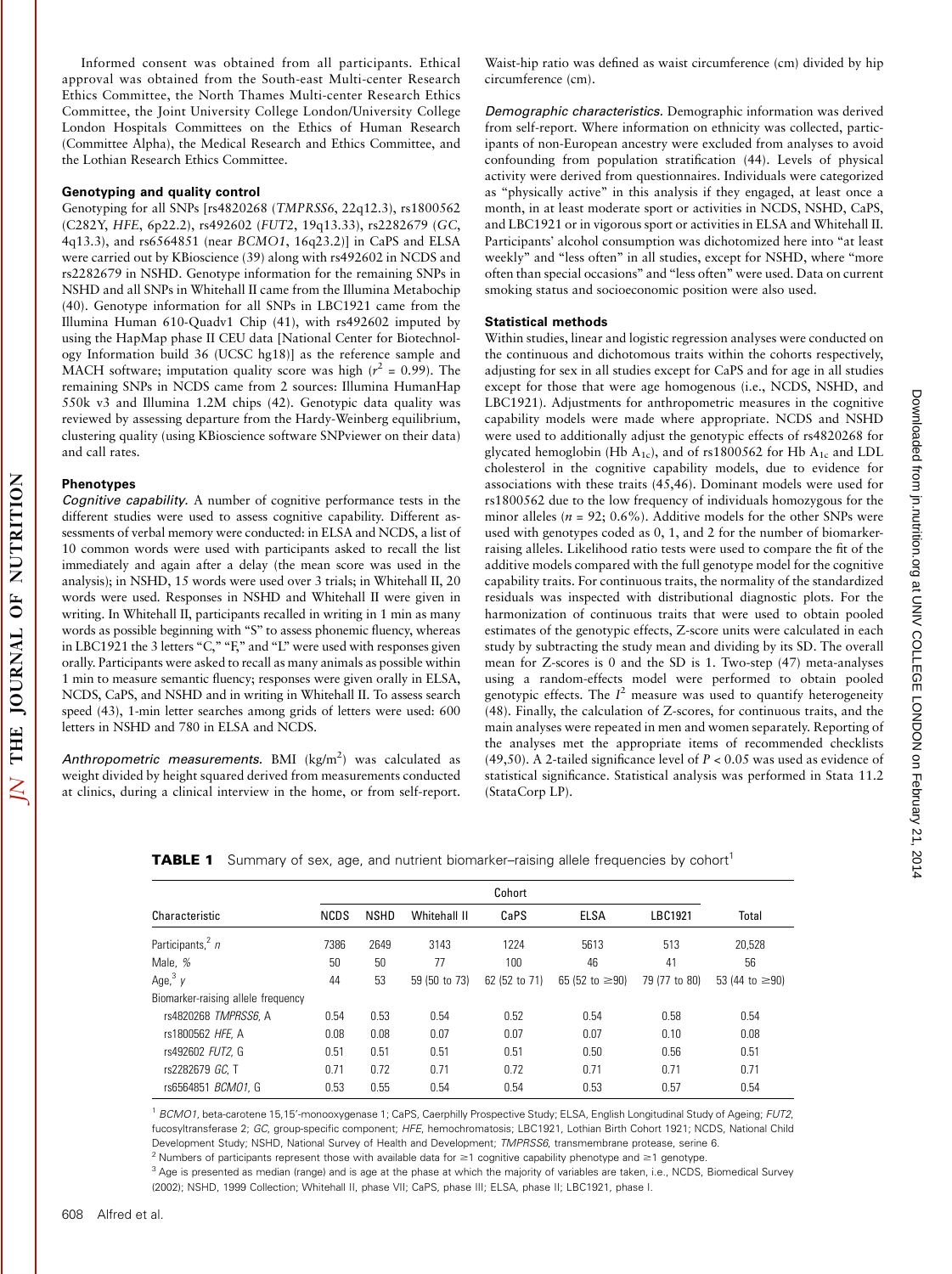## **Results**

Cohort summaries and genotyping quality. Table 1 shows that a total of 20,528 men and women aged between 44 and 90 y had relevant genotypic and phenotypic data. Summary measures of the anthropometric and demographic variables in the cohorts are presented in Supplemental Table 1. Call rates were high, exceeding 94% for all SNPs across the studies. The Hardy-Weinberg equilibrium condition was met for all SNPs in both sources of NCDS and in all other studies ( $P > 0.06$ ).

Associations between genotype and phenotypes. Associations between the genotypes and measures of anthropometry and demographic factors are presented in Supplemental Tables 2–4. There was some evidence that the A allele of rs4820268 (TMPRSS6) was associated with lower weight ( $P = 0.02$ ) and BMI ( $P = 0.01$ ) (Supplemental Table 2). There was no evidence for other genotypic associations for the anthropometric measures or for physical activity, smoking status, alcohol consumption, or socioeconomic position  $(P > 0.07)$ .

Summaries of the pooled genotypic associations with the cognitive capability measures are presented in Table 2. A negative association between the A allele of rs4820268 (TMPRSS6) and phonemic fluency was observed in LBC1921, but not in Whitehall II, resulting in substantial heterogeneity  $(I^2)$  $= 83.1\%, P = 0.02$ ; Supplemental Fig. 2, Supplemental Table 5), and there was no overall effect, after adjusting for age, sex, height, and weight. There was some evidence that carriers of the A allele of rs1800562 (HFE) had lower word recall scores after adjusting for age and sex  $(P = 0.03)$ , as well as for a trend toward slower search speeds ( $P = 0.08$ ; Supplemental Fig. 3, Supplemental Table 6). We also observed trends toward associations between the G allele of rs492602 (FUT2) and poorer performance in semantic fluency ( $P = 0.06$ ) and search speed ( $P =$ 0.05) (Supplemental Table 7 and Supplemental Fig. 4). Table 2 shows that there was some evidence that the T allele of rs2282679 (GC) was associated with lower word recall scores after adjusting for age and sex ( $P = 0.03$ ), although no other pooled associations were observed for this SNP. Differences were observed for the genotypic effects of rs2282679 (GC) on phonemic fluency between LBC1921 and Whitehall II  $(I^2 =$ 80.6%,  $P = 0.02$ , with a negative effect of the T allele observed only in LBC12921 (Supplemental Fig. 5, Supplemental Table 8). A positive association between the G allele of rs6564851 (BCMO1) and word recall was observed only in NSHD, with no overall effect from all 4 studies (heterogeneity:  $I^2 = 70.5\%$ , P = 0.02; Table 2, Supplemental Table 9, and Supplemental Fig. 6).

There was no evidence for other genotypic associations for the measures of cognitive capability in the pooled analyses. In only a relatively small number of tests did the full genotype model represent a significantly better fit than the per allele model (indicated in Supplemental Tables 7 and 8). Full genotypic associations are presented in Supplemental Tables 5–9 and Supplemental Figs. 2–6. There was no evidence for heterogeneity between men and women for any of the genotypic associations for any of the cognitive capability measures ( $P > 0.08$ ; data not shown), except for rs6564851 (BCMO1) where its effects on search speed differed (P-heterogeneity = 0.045), although not achieving significance in either sex (men,  $P = 0.05$ ; women,  $P = 0.41$ .

Additional adjustment for Hb  $A_{1c}$  in the models of effects of rs4820268 (TMPRSS6) in NCDS and NSHD did not affect the

**TABLE 2** Summary of pooled associations between genotypes and cognitive capability<sup>1</sup>

| Cognitive capability measure and genotype | $\mathsf{n}$ | $\beta$ (95% CI)                 | $\overline{P}$ | $I^2(\%)$ ; P-heterogeneity |
|-------------------------------------------|--------------|----------------------------------|----------------|-----------------------------|
| Word recall                               |              |                                  |                |                             |
| rs4820268 (TMPRSS6)                       | 16,034       | $-0.003(-0.024, 0.018)$          | 0.75           | 1.7:0.38                    |
| rs1800562 (HFE)                           | 14,105       | $-0.049$ ( $-0.095$ , $-0.004$ ) | 0.033          | 0.0; 0.74                   |
| rs492602 (FUT2)                           | 18,295       | $-0.003$ ( $-0.023$ , 0.017)     | 0.75           | 0.0; 0.71                   |
| rs2282679 (GC)                            | 16,527       | $-0.026$ ( $-0.048$ . $-0.003$ ) | 0.028          | 0.0:0.73                    |
| rs6564851 (BCMO1)                         | 16,458       | $0.021$ (-0.018, 0.060)          | 0.29           | 70.5: 0.017                 |
| Phonemic fluency                          |              |                                  |                |                             |
| rs4820268 (TMPRSS6)                       | 3622         | $-0.078$ ( $-0.240$ , 0.085)     | 0.35           | 83.1: 0.0151                |
| rs1800562 (HFE)                           | 3638         | $0.046$ ( $-0.044$ , 0.136)      | 0.32           | 0.0; 0.57                   |
| rs492602 (FUT2)                           | 3639         | $-0.004$ ( $-0.048$ , 0.041)     | 0.88           | 0.0; 0.45                   |
| rs2282679 (GC)                            | 3625         | $-0.045$ ( $-0.205$ , 0.114)     | 0.58           | 80.6; 0.023                 |
| rs6564851 ( <i>BCM01</i> )                | 3638         | $-0.042$ ( $-0.116$ , 0.033)     | 0.27           | 36.6; 0.21                  |
| Semantic fluency                          |              |                                  |                |                             |
| rs4820268 (TMPRSS6)                       | 17.311       | $0.002 (-0.023, 0.026)$          | 0.90           | 27.5:0.24                   |
| rs1800562 (HFE)                           | 15,392       | $-0.007$ ( $-0.051$ , 0.036)     | 0.74           | 0.0; 0.66                   |
| rs492602 (FUT2)                           | 19,599       | $-0.018(-0.038, 0.001)$          | 0.064          | 0.0; 0.94                   |
| rs2282679 (GC)                            | 17,827       | $-0.010$ ( $-0.046$ , 0.026)     | 0.59           | 56.3; 0.057                 |
| rs6564851 (BCMO1)                         | 17.741       | $-0.007$ ( $-0.032$ , 0.017)     | 0.57           | 27.7:0.24                   |
| Search speed                              |              |                                  |                |                             |
| rs4820268 (TMPRSS6)                       | 12.821       | $0.019(-0.005, 0.042)$           | 0.12           | 0.0:0.73                    |
| rs1800562 (HFE)                           | 10.910       | $-0.049(-0.105, 0.006)$          | 0.08           | 12.1:0.32                   |
| rs492602 (FUT2)                           | 15,039       | $-0.026$ ( $-0.052$ , 0.000)     | 0.053          | 25.9; 0.26                  |
| rs2282679 (GC)                            | 13,305       | $-0.003$ ( $-0.029$ , 0.023)     | 0.84           | 0.0; 0.87                   |
| rs6564851 (BCMO1)                         | 13,213       | $0.008 (-0.015, 0.031)$          | 0.50           | 0.0; 0.42                   |

<sup>1</sup> Coefficients are based on Z-scores. All coefficients were adjusted for age and sex; rs4820268 was additionally adjusted for height and weight. rs4820268, per A allele; rs1800562, A/A + A/G vs. G/G; rs492602, per G allele; rs2282679, per T allele; rs6564851, per G allele. BCMO1, beta-carotene 15,15'-monooxygenase 1 ; FUT2, fucosyltransferase 2; GC, group-specific component; HFE, hemochromatosis; TMPRSS6, transmembrane protease, serine 6.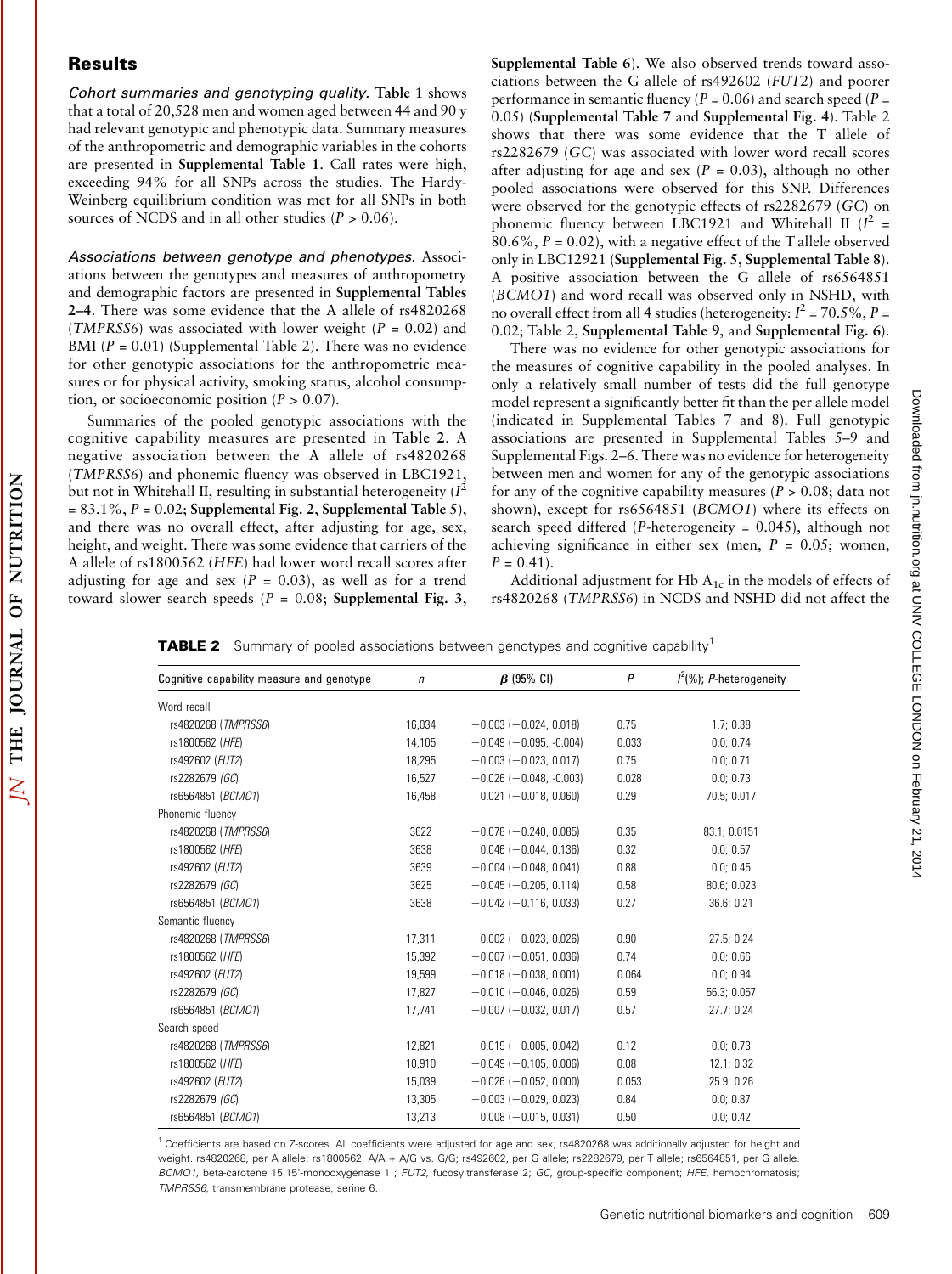null associations observed in those studies, nor did the adjustment for LDL cholesterol and Hb  $A_{1c}$  for rs1800562 (HFE) attenuate the pooled negative association between the A allele and word recall for the 2 studies  $[(n = 7042; pooled \beta for Z-score:$  $-0.09$  (95% CI:  $-0.16$ ,  $-0.03$ );  $P = 0.005$ ,  $I^2 = 0.0\%$ )], nor markedly affect any of the other associations (data not shown).

# **Discussion**

We investigated associations between SNPs robustly associated with nutritional biomarkers from GWASs and measures of cognitive capability in 20,528 adults aged between 44 and 90 y from 6 UK cohorts. There was little evidence for important associations, with some evidence that carriers of the serumraising and hemochromatosis-predisposing allele of rs1800562 (C282Y) in HFE performed poorer in word recall tests ( $P =$ 0.03). We also observed a negative association between the allele of rs2282679 (GC) associated with higher vitamin D and word recall  $(P = 0.03)$ , as well as a trend toward poorer performance in semantic fluency and search speed for the allele of rs492602 (FUT2), which is associated with higher vitamin B-12 (24). We observed no associations between SNP rs4820268 (TMPRSS6), associated with relatively lower effects on serum iron than C282Y (51), or between the SNP associated with  $\beta$ -carotene, rs6564851 (BCMO1), on any of our investigated cognitive capability traits. Our findings therefore suggest that the genotypes that affect these nutritional biomarkers have little, if any, association with measures of cognitive capability, including verbal fluency and memory in middle-aged and older adults.

Given the burden of cognitive decline in aging populations (5), inferring causality between biomarkers of nutrition and cognitive measures could have implications for public health policy, and there have been several investigations into associations between dietary intake, or circulating measures, of micronutrients on cognitive measures, with some positive associations observed (4). However, these associations may be confounded by lifestyle factors, be due to better cognition informing better nutritional choices (4), or reflect temporary nutritional status only. There have been fewer investigations using genetic markers implicated in the circulating concentrations, which may help to reduce these effects of confounding and reverse causality and help to investigate the effects of long-term levels of exposure (15,16). One smaller study in 818 men and women aged between 50 and 70 y observed no association between C282Y (HFE) and several cognitive measures (52), and a study in 358 men observed no association between genotypes of HFE and performance in the Mini-Mental State Examination, but there was some evidence that the genotypes did modify the effects of lead burden on the change in scores (53). With the emergence of robust genotypic associations identified from GWASs, we were able to investigate the effects of circulating concentrations of serum iron as well as additional markers on cognitive capability. The overall null associations we found between the investigated genotypes associated with nutritional biomarkers and cognitive capability do not support a hypothesis of direct causal effects.

There are, however, various hypothesized mechanisms through which micronutrients may directly affect cognitive capability. Animal studies have shown that iron deficiency leads to an increase in iron uptake in the brain (54), and increased iron content is often seen in the brains of patients with neurodegenerative diseases, including Alzheimer disease (55) and Parkinson disease (56), and it has been suggested that iron deficiency may

be implicated in such diseases (57), although its role is not fully understood. Low B vitamin status may also affect brain tissue by impairing necessary homocysteine methylation (58). In addition, higher concentrations of plasma vitamin B-12 have been associated with lower rates of brain volume loss in the elderly (59). The brain's susceptibility to free radical damage makes antioxidants important actors in its defense from oxidative stress (60) and as a result may also affect cognitive capability.

It is therefore possible that these micronutrients may be able to affect cognitive capability measures, and despite the large size of our study it may still have been underpowered to provide strong evidence for these effects. In addition to this, there are other factors to be considered in the interpretation of results from our investigation. Interpretation of a few of our findings may be hindered by large heterogeneity that we observed and further investigations may explain any possible sources. The inverse association observed between the vitamin D–raising allele and word recall from the pooled results was not seen for any of the other cognitive measures and may therefore be spurious, especially in light of the number of statistical tests conducted. It is possible that the association we observed between the serum iron–raising allele of rs1800562 (C282Y) in HFE and poorer word recall is an indicator of any effect of a predisposition to hemochromatosis, a syndrome often accompanied by fatigue and malaise (23), and not directly of serum iron, because this association was not observed for the rs4820268 (TMPRSS6) genotype. Residual confounding may be reduced further by the inclusion of several genotypes for each micronutrient (61), possibly providing stronger instruments for investigating causality (16).

Although our study found no strong evidence for associations between these genotypes and cognitive capability, attention should still be given to improving and maintaining the overall quality of diets of older people in order to reduce the risk of morbidity and mortality associated with poor diets (1–3). In addition, there is still a possible role of macronutrients in cognitive performance (4). Maintenance of good nutritional status in older adults is particularly important due to physiologic factors and reduced dietary intake of nutrients that may occur in later life, which contribute to the lower concentrations of nutritional biomarkers observed in older age (4,62). However, food sources may be preferable to pharmacologic supplements because supplementation of synthetic antioxidants, such as  $\beta$ -carotene, and minerals, such as iron, in generally wellnourished individuals may lead to adverse outcomes, such as increased mortality risk (63,64).

In conclusion, the results of this large multicohort study using genetic variants of nutritional biomarkers require replication but provide little evidence for associations with cognitive capability in middle-aged and older adults.

## Acknowledgments

The authors thank Jorgen Engmann, Jon Johnson, Aida Sanchez, Andrew Taylor, and Andrew Wong for providing data. They also thank the Scottish Council for Research in Education for allowing access to the Scottish Mental Survey 1932. The HALCyon study team also includes: Catharine Gale, James Goodwin, Alison Lennox, Marcus Richards, Thomas von Zglinicki, John Gallacher, Gita Mishra, Paul Shiels, Humphrey Southall, Andrew Steptoe, Panos Demakakos, Kate Tilling, Lawrence Whalley, Geraldine McNeill, Leone Craig, Carmen Martin-Ruiz, Paula Aucott, Emily Murray, Zeinab Mulla, Mike Gardner, and Sam Parsons. I.N.M.D. conceived and designed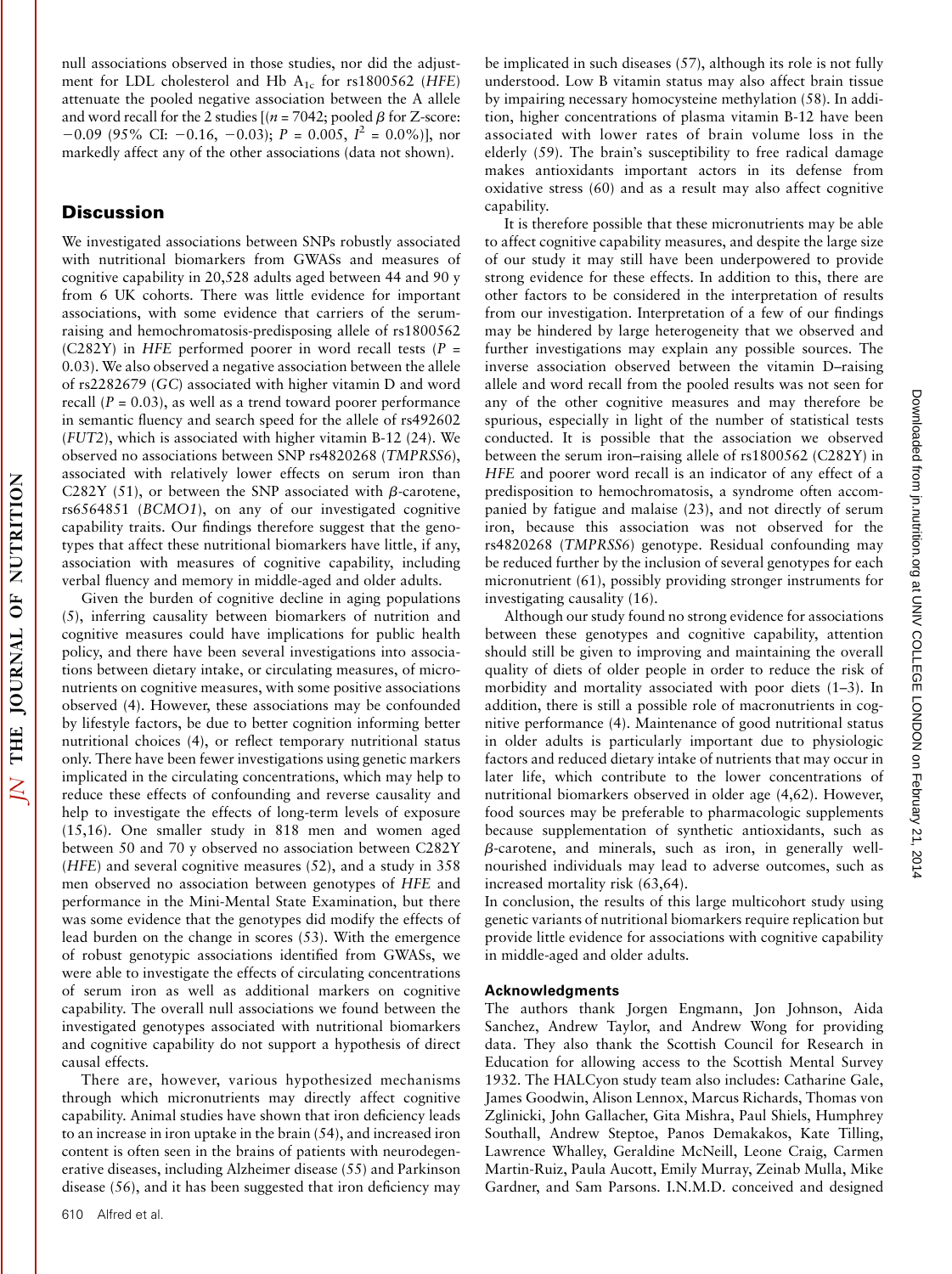the experiments; T.A. analyzed the data and drafted the manuscript: I.N.M.D. and Y.B.-S. advised on the statistical analyses and contributed to the manuscript; D.K. contributed the HALCyon program; Y.B.-S., I.J.D., J.E., M. Kumari, C.P., and D.K. contributed studies to the project; and R.C., R.H., I.J.D., J.E., S.E.H., E.H., M. Kivimaki, M. Kumari, J.M., C.P., J.M.S., and D.K. provided comments on the manuscript. All authors read and approved the final version of the manuscript.

## Literature Cited

- 1. Hu FB, Rimm EB, Stampfer MJ, Ascherio A, Spiegelman D, Willett WC. Prospective study of major dietary patterns and risk of coronary heart disease in men. Am J Clin Nutr. 2000;72:912–21.
- 2. Haveman-Nies A, de Groot LPGM, Burema J, Cruz JAA, Osler M, van Staveren WA. Dietary quality and lifestyle factors in relation to 10-year mortality in older Europeans: the SENECA study. Am J Epidemiol. 2002;156:962–8.
- Huijbregts P, Feskens E, Räsänen L, Fidanza F, Nissinen A, Menotti A, Kromhout D. Dietary pattern and 20 year mortality in elderly men in Finland, Italy, and The Netherlands: longitudinal cohort study. BMJ. 1997;315:13–7.
- 4. Del Parigi A, Panza F, Capurso C, Solfrizzi V. Nutritional factors, cognitive decline, and dementia. Brain Res Bull. 2006;69:1–19.
- 5. Deary IJ, Corley J, Gow AJ, Harris SE, Houlihan LM, Marioni RE, Penke L, Rafnsson SB, Starr JM. Age-associated cognitive decline. Br Med Bull. 2009;92:135–52.
- 6. Hermoso M, Vucic V, Vollhardt C, Arsic A, Roman-Viñas B, Iglesia-Altaba I, Gurinovic M, Koletzko B. The effect of iron on cognitive development and function in infants, children and adolescents: a systematic review. Ann Nutr Metab. 2011;59:154–65.
- 7. Duthie SJ, Whalley LJ, Collins AR, Leaper S, Berger K, Deary IJ. Homocysteine, B vitamin status, and cognitive function in the elderly. Am J Clin Nutr. 2002;75:908–13.
- 8. Llewellyn DJ, Lang IA, Langa KM, Muniz-Terrera G, Phillips CL, Cherubini A, Ferrucci L, Melzer D. Vitamin D and risk of cognitive decline in elderly persons. Arch Intern Med. 2010;170:1135–41.
- Llewellyn DJ, Lang IA, Langa KM, Melzer D. Vitamin D and cognitive impairment in the elderly U.S. population. J Gerontol A Biol Sci Med Sci. 2011;66:59–65.
- 10. Jama JW, Launer LJ, Witteman JC, den Breeijen JH, Breteler MM, Grobbee DE, Hofman A. Dietary antioxidants and cognitive function in a population-based sample of older persons: the Rotterdam Study. Am J Epidemiol. 1996;144:275–80.
- 11. Perrig WJ, Perrig P, Stähelin HB. The relation between antioxidants and memory performance in the old and very old. J Am Geriatr Soc. 1997; 45:718–24.
- 12. Joseph JA, Shukitt-Hale B, Denisova NA, Prior RL, Cao G, Martin A, Taglialatela G, Bickford PC. Long-term dietary strawberry, spinach, or vitamin E supplementation retards the onset of age-related neuronal signal-transduction and cognitive behavioral deficits. J Neurosci. 1998;18:8047–55.
- 13. Bandayrel K, Wong S. Systematic literature review of randomized control trials assessing the effectiveness of nutrition interventions in community-dwelling older adults. J Nutr Educ Behav. 2011;43: 251–62.
- 14. Jenab M, Salvini S, van Gils CH, Brustad M, Shakya-Shrestha S, Buijsse B, Verhagen H, Touvier M, Biessy C, et al. Dietary intakes of retinol, beta-carotene, vitamin D and vitamin E in the European Prospective Investigation into Cancer and Nutrition cohort. Eur J Clin Nutr. 2009;63(Suppl 4):S150–78.
- 15. Smith GD, Lawlor DA, Harbord R, Timpson N, Day I, Ebrahim S. Clustered environments and randomized genes: a fundamental distinction between conventional and genetic epidemiology. PLoS Med. 2007;4:e352.
- 16. Sheehan NA, Didelez V, Burton PR, Tobin MD. Mendelian randomisation and causal inference in observational epidemiology. PLoS Med. 2008;5:e177.
- 17. Halcyon.ac.uk [Homepage on the Internet]. HALCyon project [cited 2012 Dec 5]. Available from: http://www.halcyon.ac.uk/.
- 18. Njajou OT, Alizadeh BZ, Aulchenko Y, Zillikens MC, Pols HAP, Oostra BA, Swinkels DW, van Duijn CM. Heritability of serum iron, ferritin and transferrin saturation in a genetically isolated population, the Erasmus Rucphen Family (ERF) Study. Hum Hered. 2006;61:222–8.
- 19. Tanaka T, Roy CN, Yao W, Matteini A, Semba RD, Arking D, Walston JD, Fried LP, Singleton A, et al. A genome-wide association analysis of serum iron concentrations. Blood. 2010;115:94–6.
- 20. Pichler I, Minelli C, Sanna S, Tanaka T, Schwienbacher C, Naitza S, Porcu E, Pattaro C, Busonero F, et al. Identification of a common variant in the TFR2 gene implicated in the physiological regulation of serum iron levels. Hum Mol Genet. 2011;20:1232–40.
- 21. Benyamin B, Ferreira MAR, Willemsen G, Gordon S, Middelberg RPS, McEvoy BP, Hottenga J-J, Henders AK, Campbell MJ, et al. Common variants in TMPRSS6 are associated with iron status and erythrocyte volume. Nat Genet. 2009;41:1173–5.
- 22. Adams PC, Reboussin DM, Barton JC, McLaren CE, Eckfeldt JH, McLaren GD, Dawkins FW, Acton RT, Harris EL, et al. Hemochromatosis and iron-overload screening in a racially diverse population. N Engl J Med. 2005;352:1769–78.
- 23. Pietrangelo A. Hereditary hemochromatosis: pathogenesis, diagnosis, and treatment. Gastroenterology. 2010;139:393–408, 408.e1–2.
- 24. Hazra A, Kraft P, Selhub J, Giovannucci EL, Thomas G, Hoover RN, Chanock SJ, Hunter DJ. Common variants of FUT2 are associated with plasma vitamin B12 levels. Nat Genet. 2008;40:1160–2.
- 25. Shea MK, Benjamin EJ, Dupuis J, Massaro JM, Jacques PF, D'Agostino RB Sr, Ordovas JM, O'Donnell CJ, Dawson-Hughes B, et al. Genetic and non-genetic correlates of vitamins K and D. Eur J Clin Nutr. 2009;63:458–64.
- 26. Wang TJ, Zhang F, Richards JB, Kestenbaum B, van Meurs JB, Berry D, Kiel DP, Streeten EA, Ohlsson C, et al. Common genetic determinants of vitamin D insufficiency: a genome-wide association study. Lancet. 2010;376:180–8.
- 27. Ahn J, Yu K, Stolzenberg-Solomon R, Simon KC, McCullough ML, Gallicchio L, Jacobs EJ, Ascherio A, Helzlsouer K, et al. Genome-wide association study of circulating vitamin D levels. Hum Mol Genet. 2010;19:2739–45.
- 28. Ferrucci L, Perry JRB, Matteini A, Perola M, Tanaka T, Silander K, Rice N, Melzer D, Murray A, et al. Common variation in the beta-carotene 15,15-monooxygenase 1 gene affects circulating levels of carotenoids: a genome-wide association study. Am J Hum Genet. 2009;84:123–33.
- 29. Brown M, Dodgeon B. NCDS cognitive assessments at age 50: initial results. London: Centre for Longitudinal Studies. Working Paper 2010/ 1;2010.
- 30. Power C, Elliott J. Cohort profile: 1958 British birth cohort (National Child Development Study). Int J Epidemiol. 2006;35:34–41.
- 31. MRC National Survey for Health and Development [Homepage on the Internet] [cited 2012 Dec 5]. Available from: http://www.nshd.mrc.ac. uk/.
- 32. Wadsworth M, Kuh D, Richards M, Hardy R. Cohort profile: the 1946 National Birth Cohort (MRC National Survey of Health and Development). Int J Epidemiol. 2006;35:49–54.
- 33. Marmot M, Brunner E. Cohort profile: the Whitehall II study. Int J Epidemiol. 2005;34:251–6.
- 34. Bristol University, School of Social and Community Medicine. Caerphilly Prospective Study [cited 2012 Dec 5]. Available from: http:// www.bris.ac.uk/social-community-medicine/projects/caerphilly/.
- 35. Marmot M, Banks J, Blundell R, Lessof C, Nazroo J, editors. Health, wealth and lifestyles of the older population in England: the 2002 English Longitudinal Study of Ageing. London: Institute for Fiscal Studies;2003.
- 36. The Lothian birth cohorts of 1921 and 1936 [cited 2012 Dec 5]. Available from: http://www.lothianbirthcohort.ed.ac.uk/.
- 37. Deary IJ, Whiteman MC, Starr JM, Whalley LJ, Fox HC. The impact of childhood intelligence on later life: following up the Scottish mental surveys of 1932 and 1947. J Pers Soc Psychol. 2004;86:130–47.
- 38. Deary IJ, Gow AJ, Pattie A, Starr JM. Cohort profile: the Lothian birth cohorts of 1921 and 1936. Int J Epidemiol. 2012;41(6):1576–84.
- 39. LGC Genomics, KBioscience [Homepage on the Internet] [cited 2012 Dec 5]. Available from: http://www.lgcgenomics.com/.
- 40. Illumina, Inc. [Homepage on the Internet] [cited 2012 Dec 5] Available from: http://www.illumina.com/.
- 41. Houlihan LM, Davies G, Tenesa A, Harris SE, Luciano M, Gow AJ, McGhee KA, Liewald DC, Porteous DJ, Starr JM. Common variants of